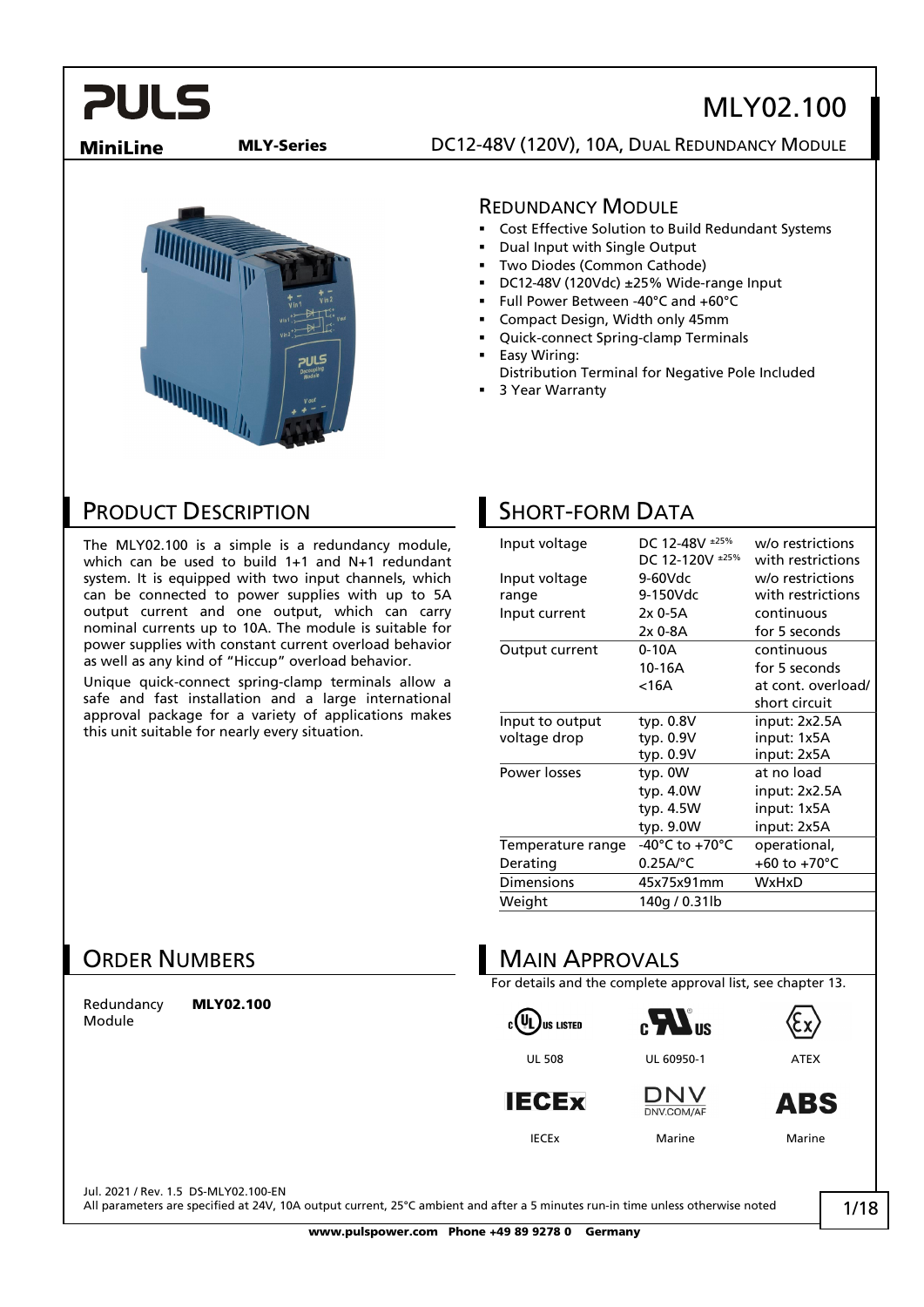# MLY02.100

**MiniLine MLY-Series** DC12-48V (120V), 10A, DUAL REDUNDANCY MODULE

#### INDEX

| 2. |  |
|----|--|
| 3. |  |
| 4. |  |
|    |  |
| 6. |  |
|    |  |
|    |  |
| 9. |  |
|    |  |
|    |  |
|    |  |

#### Page Page

| 13. Approved, Fulfilled or Tested Standards 13 |  |
|------------------------------------------------|--|
| 14. Requlatory Product Compliance  14          |  |
| 15. Physical Dimensions and Weight 15          |  |
|                                                |  |
|                                                |  |
| 17.1. Recommendations for Redundancy16         |  |
| 17.2. Inductive and Capacitive Loads 16        |  |
| 17.3. Example: 1+1 Redundancy  16              |  |
| 17.4. Example: N+1 Redundancy 17               |  |
| 17.5. Example: Battery Back-up  17             |  |
| 17.6. Mounting Orientations  18                |  |
|                                                |  |

The information presented in this document is believed to be accurate and reliable and may change without notice. No part of this document may be reproduced or utilized in any form without permission in writing from the publisher.

### TERMINOLOGY AND ABREVIATIONS

| PE and $\bigoplus$ symbol            | PE is the abbreviation for Protective Earth and has the same meaning as the symbol $\bigoplus$ .                                                                                                                                                                                                                                                                                                                                                                                                                                                                                                                                                                                                                                                                                                                                                                                                     |  |  |
|--------------------------------------|------------------------------------------------------------------------------------------------------------------------------------------------------------------------------------------------------------------------------------------------------------------------------------------------------------------------------------------------------------------------------------------------------------------------------------------------------------------------------------------------------------------------------------------------------------------------------------------------------------------------------------------------------------------------------------------------------------------------------------------------------------------------------------------------------------------------------------------------------------------------------------------------------|--|--|
| Earth, Ground                        | This document uses the term "earth" which is the same as the U.S. term "ground".                                                                                                                                                                                                                                                                                                                                                                                                                                                                                                                                                                                                                                                                                                                                                                                                                     |  |  |
| t.b.d.                               | To be defined, value or description will follow later.                                                                                                                                                                                                                                                                                                                                                                                                                                                                                                                                                                                                                                                                                                                                                                                                                                               |  |  |
| <b>DC 24V</b>                        | A figure displayed with the AC or DC before the value represents a nominal voltage with<br>standard tolerances (usually ±15%) included.<br>E.g.: DC 12V describes a 12V battery disregarding whether it is full (13.7V) or flat (10V)                                                                                                                                                                                                                                                                                                                                                                                                                                                                                                                                                                                                                                                                |  |  |
| 24Vdc                                | A figure with the unit (Vdc) at the end is a momentary figure without any additional<br>tolerances included.                                                                                                                                                                                                                                                                                                                                                                                                                                                                                                                                                                                                                                                                                                                                                                                         |  |  |
| may                                  | A key word indicate flexibility of choice with no implied preference                                                                                                                                                                                                                                                                                                                                                                                                                                                                                                                                                                                                                                                                                                                                                                                                                                 |  |  |
| shall                                | A key word indicate a mandatory requirement                                                                                                                                                                                                                                                                                                                                                                                                                                                                                                                                                                                                                                                                                                                                                                                                                                                          |  |  |
| should                               | A key word indicate flexibility of choice with a strongly preferred implementation                                                                                                                                                                                                                                                                                                                                                                                                                                                                                                                                                                                                                                                                                                                                                                                                                   |  |  |
| 1+1 Redundancy                       | Use of two identical power supplies in parallel to provide continued operation following most<br>failures in a single power supply. The two<br>$N+1$<br>$1+1$<br>Redundancy<br>Redundancy<br>power supply outputs should be isolated<br>from each other by utilizing diodes or the<br>AC<br>AC<br>AC<br>AC<br>AC<br>switching arrangements.<br>$\sqrt{C}$<br>$\angle$ DC<br>DC<br>DC<br>DC<br>DC<br>DC<br>DC<br>E.g. two 2.5A power supplies are needed to<br>achieve a 2.5A redundant system.<br>$\overline{1}N\overline{1}$ $\overline{1}N\overline{2}$<br>IN 1 IN 2<br>$\overline{IN}$ 1 $\overline{IN}$ 2<br>IN 1 IN 2                                                                                                                                                                                                                                                                           |  |  |
| N+1 Redundancy                       | ङ्कै<br>李<br>予<br>करूँ<br>$\frac{1}{\sqrt[3]{\frac{1}{\sqrt[3]{\frac{1}{\sqrt[3]{\frac{1}{\sqrt[3]{\frac{1}{\sqrt[3]{\frac{1}{\sqrt[3]{\frac{1}{\sqrt[3]{\frac{1}{\sqrt[3]{\frac{1}{\sqrt[3]{\frac{1}{\sqrt[3]{\frac{1}{\sqrt[3]{\frac{1}{\sqrt[3]{\frac{1}{\sqrt[3]{\frac{1}{\sqrt[3]{\frac{1}{\sqrt[3]{\frac{1}{\sqrt[3]{\frac{1}{\sqrt[3]{\frac{1}{\sqrt[3]{\frac{1}{\sqrt[3]{\frac{1}{\sqrt[3]{\frac{1}{\sqrt[3]{\frac{1}{\sqrt[3]{$<br>Use of three or more identical power<br>supplies in parallel to provide continued<br>OUT<br>OUT<br>OUT<br>OUT<br>operation following most failures in a<br>single power supply. All power supply<br>$\ddot{}$<br>$+$<br>outputs should be isolated from each other<br>Load<br>Load<br>by utilizing diodes or other switching<br>arrangements. E.g.: To achieve a 10A redundant system, five 2.5A power supplies are needed in<br>a N+1 redundant system. |  |  |
| Jul. 2021 / Rev. 1.5 DS-MLY02.100-EN |                                                                                                                                                                                                                                                                                                                                                                                                                                                                                                                                                                                                                                                                                                                                                                                                                                                                                                      |  |  |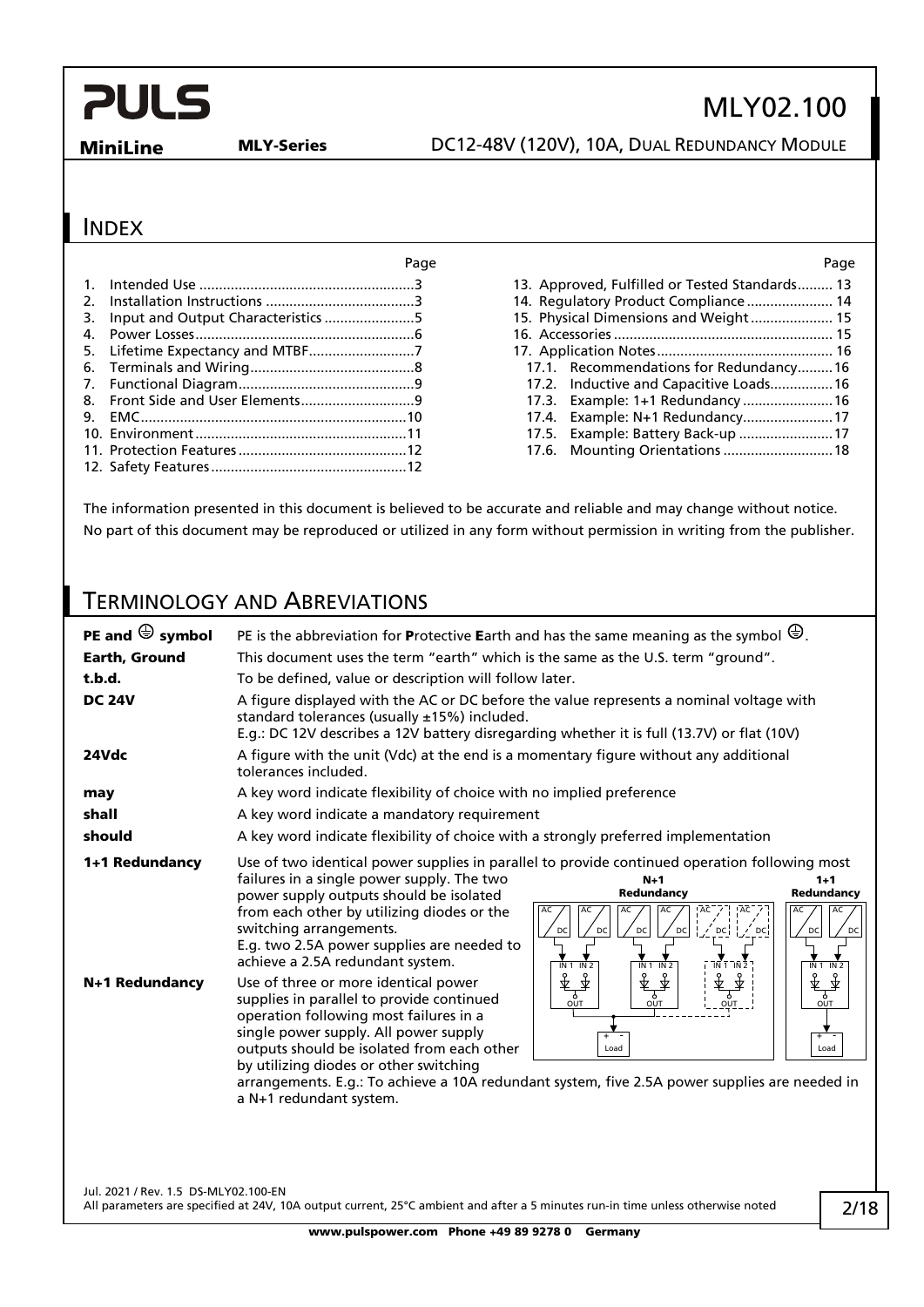# MLY02.100

**MiniLine MLY-Series DC12-48V (120V), 10A, DUAL REDUNDANCY MODULE** 

### <span id="page-2-0"></span>1. INTENDED USE

This device is designed for installation in an enclosure and is intended for commercial use, such as in industrial control, process control, monitoring and measurement equipment or the like. Do not use this device in equipment where malfunction may cause severe personal injury or threaten human life.

The redundancy module can be used with any type of power supply as long as the maximum output current ratings are not exceeded. It is suitable for power supplies with continuous overload current as well as any kind of intermittent (Hiccup) overload behavior.

If this device is used in a manner outside of its specification, the protection provided by the device may be impaired.

## <span id="page-2-1"></span>2. INSTALLATION INSTRUCTIONS

#### **A WARNING** | Risk of electrical shock, fire, personal injury or death.

- Turn power off before working on the device and protect against inadvertent re-powering.
- Do not open, modify or repair the device.
- Use caution to prevent any foreign objects from entering into the housing.
- Do not use in wet locations or in areas where moisture or condensation can be expected.
- Do not touch during power-on, and immediately after power-off. Hot surface may cause burns.

#### Obey the following installation instructions:

This device may only be installed and put into operation by qualified personnel.

This device does not contain serviceable parts. The tripping of an internal fuse is caused by an internal defect.

If damage or malfunction should occur during installation or operation, immediately turn power off and send unit to the factory for inspection.

Install the device in an enclosure providing protection against electrical, mechanical and fire hazards.

Do not ground or earth the positive output pole which could prevent redundancy in case of a ground failure. Ground the negative output pole, when needed.

Use only power supplies with a negligible output ripple voltage in the low frequency range between 50Hz and 10kHz when used in marine applications according to the GL regulations.

Install the device onto a DIN rail according to EN 60715 with the input terminals on the top of the device. Other mounting orientations require a reduction in output current.

Make sure that the wiring is correct by following all local and national codes. Use appropriate copper cables that are designed for a minimum operating temperature of 60°C for ambient temperatures up to +45°C, 75°C for ambient temperatures up to +60°C and 90°C for ambient temperatures up to +70°C. Ensure that all strands of a stranded wire enter the terminal connection.

The device is designed for pollution degree 2 areas in controlled environments. No condensation or frost is allowed.

The enclosure of the device provides a degree of protection of IP20. The enclosure does not provide protection against spilled liquids.

The input must be powered from a PELV or SELV source or an "Isolated Secondary Circuit" in order to maintain a SELV or PELV output.

Check correct input polarity. The device will not operate when input voltage is reversed.

The device is designed as "Class of Protection III" equipment according to IEC 61140.

The device is designed for convection cooling and does not require an external fan. Do not obstruct airflow and do not cover ventilation grid!

The device is designed for altitudes up to 5000m (16400ft). Above 2000m (6560ft) a reduction in output current is required.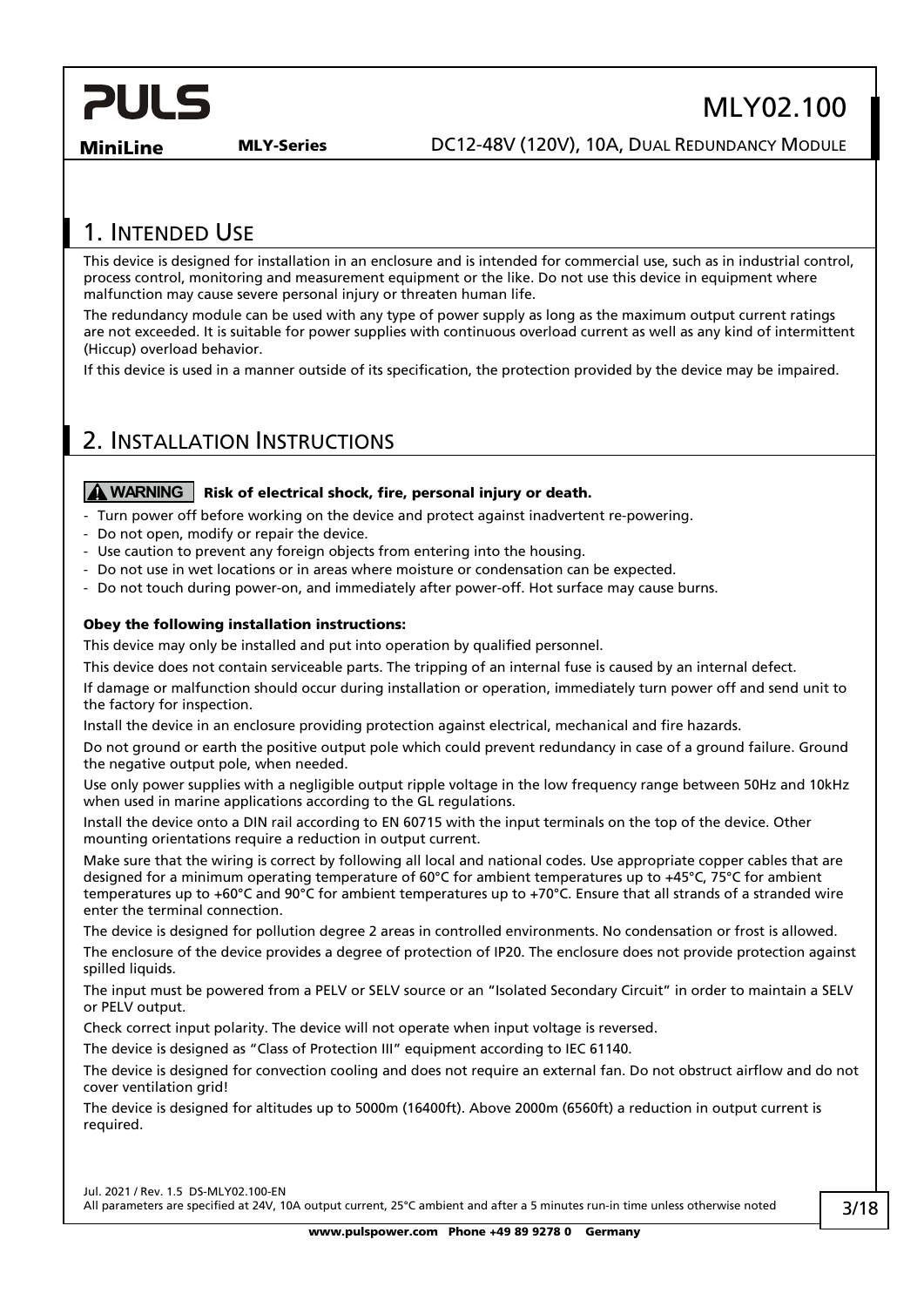# MLY02.100

**MiniLine MLY-Series DC12-48V (120V), 10A, DUAL REDUNDANCY MODULE** 

Keep the following minimum installation clearances: 40mm on top, 20mm on the bottom, 5mm left and right side. Increase the 5mm to 15mm in case the adjacent device is a heat source. When the device is permanently loaded with less than 50%, the 5mm can be reduced to zero.

The maximum surrounding air temperature is +70 $^{\circ}$ C (+158 $^{\circ}$ F). The operational temperature is the same as the ambient or surrounding air temperature and is defined 2cm below the device.

The device is designed to operate in areas between 5% and 95% relative humidity.

#### Installation Instructions for Hazardous Location Areas

The device is suitable for use in Class I Division 2 Groups A, B, C, D locations and for use in Group II Category 3 (Zone 2) environments.

Hazardous Location classification: ATEX: EPS 11 ATEX 1 312 X, II 3G EX ec IIC T4 Gc

### **A WARNING** EXPLOSION HAZARDS!

Substitution of components may impair suitability for this environment.

Do not disconnect the device unless power has been switched off or the area is known to be non-hazardous.

A suitable enclosure must be provided for the end product which has a minimum protection of IP54 and fulfils the requirements of the EN 60079-0.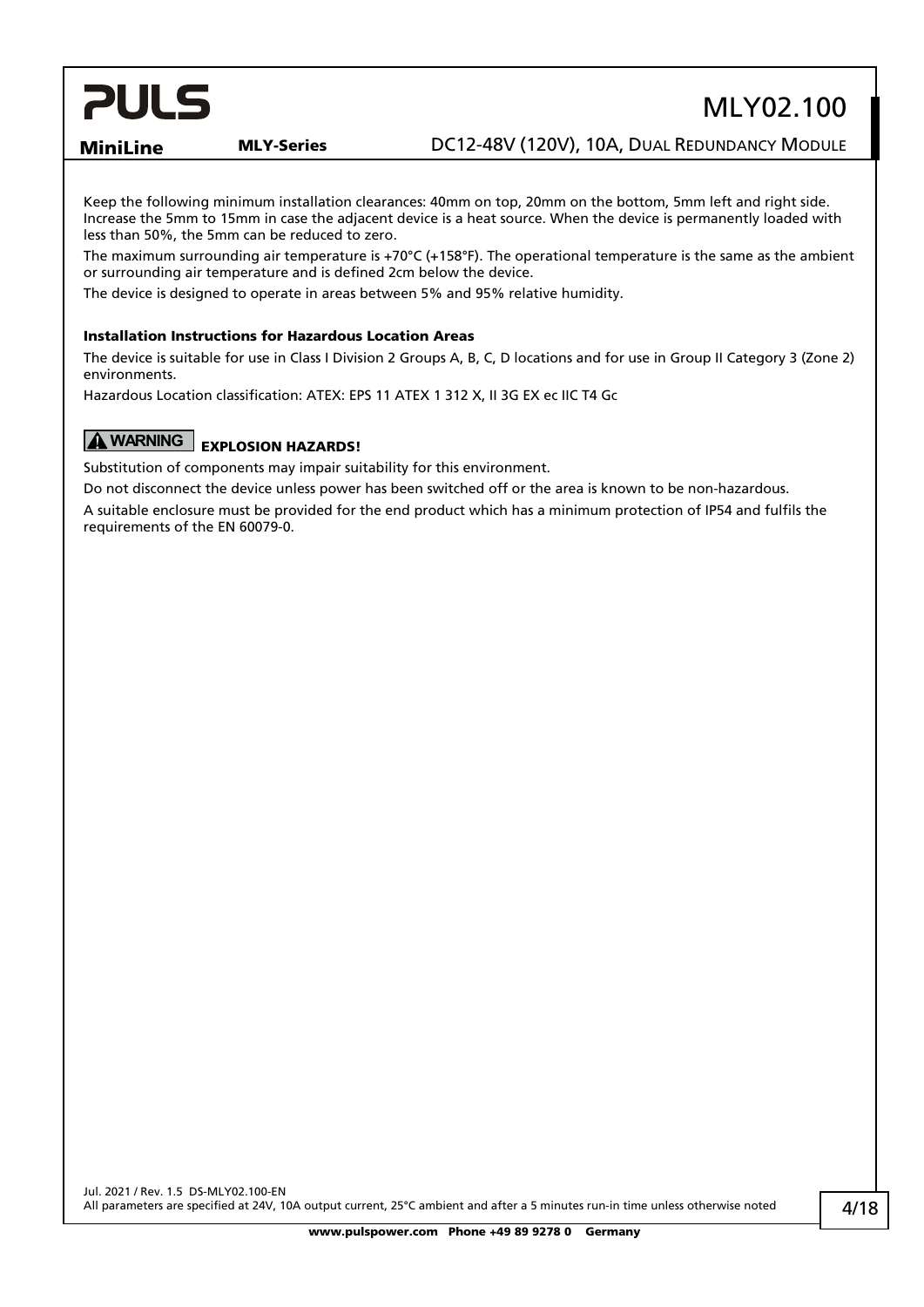# MLY02.100

**MiniLine MLY-Series DC12-48V (120V), 10A, DUAL REDUNDANCY MODULE** 

### <span id="page-4-0"></span>3. INPUT AND OUTPUT CHARACTERISTICS

| Number of inputs                         |      | 2                  |                                                                                         |
|------------------------------------------|------|--------------------|-----------------------------------------------------------------------------------------|
| Number of outputs                        |      |                    |                                                                                         |
| Input voltage                            | nom. | DC 12-48V ±25%     | The input circuitry must meet the SELV requirements<br>stipulated by IEC/EN/UL 60950-1. |
| Input voltage range                      |      | $9-60$ Vdc         |                                                                                         |
| Input voltage with restrictions          | nom. | DC 12-120V ±25%    | See note 3 on bottom of the table                                                       |
| Input voltage range<br>with restrictions |      | 9-150Vdc           | Restrictions apply, see note 3 on bottom of the table.                                  |
| Voltage drop, input to output            | typ. | 0.8V               | at 2x2.5A, see Fig. 3-2                                                                 |
|                                          | typ. | 0.9V               | at 1x5A, see Fig. 3-3                                                                   |
|                                          | typ. | 0.9V               | at 2x5A, see Fig. 3-2                                                                   |
| Input current                            | nom. | $2x0-5A$           | continuous                                                                              |
|                                          | nom. | 1x 0-10A           | continuous, see note 1                                                                  |
|                                          | nom. | $2x$ 5-8A          | for 5 seconds                                                                           |
| Peak input current                       | max. | 125A               | for maximal 10ms per input                                                              |
| Output current                           | nom. | 10A                | continuous                                                                              |
|                                          | nom. | 10-16A             | for 5 seconds                                                                           |
|                                          | max. | 16A                | at continuous overload or short circuit, see note 2                                     |
| Reverse current                          | max. | 0.6 <sub>m</sub> A | per input, $-40^{\circ}$ C to $+60^{\circ}$ C                                           |
| Reverse voltage                          | max. | 200Vdc             | voltage applied to the output, continuously allowed                                     |

Note 1: Each input can be loaded up to 10A. At currents above 10A, the other input should not be loaded. It is preferable to parallel the two inputs in order to minimize the power loss in such cases.

Note 2: Ensure that the continuous output current does not exceed 16A. Check the short-circuit current of the power sources and if the power source can deliver more than 16A together, use an appropriate fuse on the output.

Note 3: The redundancy module can be used with input voltages up to 150Vdc with the constraint, that it can be used only as a single input module at voltages above 60Vdc. Both inputs need to be connected together as shown in [Fig. 3-1.](#page-4-1) Ensure proper means to protect against touching this voltage.

#### Fig. 3-1 Restrictions for utilizing voltages between 60 and 150Vdc (See also Note 3)

<span id="page-4-1"></span>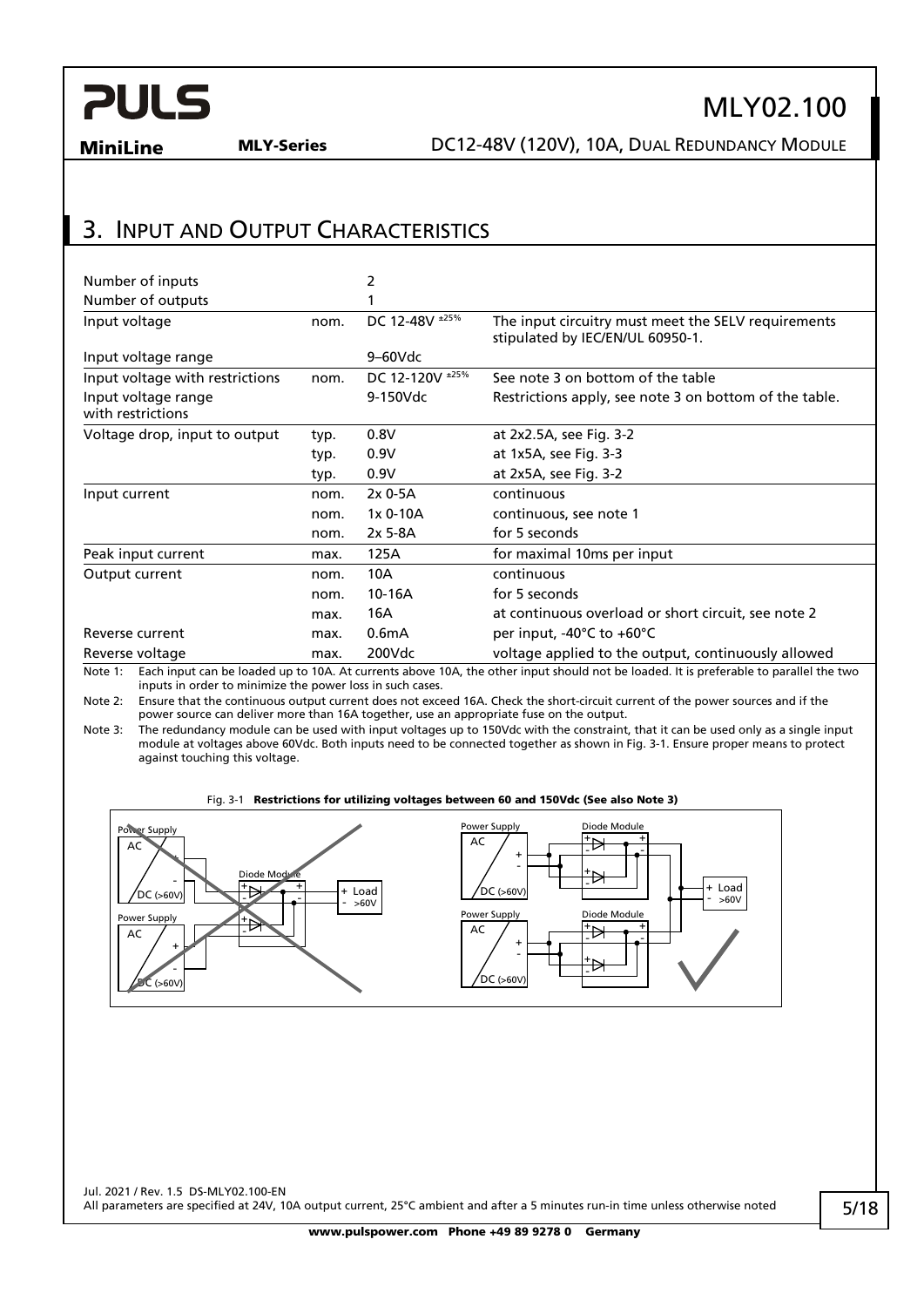# MLY02.100

#### **MiniLine MLY-Series DC12-48V (120V), 10A, DUAL REDUNDANCY MODULE**

<span id="page-5-1"></span>

#### Fig. 3-3 Input to output voltage drop when only one input draws current

<span id="page-5-2"></span>

### <span id="page-5-0"></span>4. POWER LOSSES

|                      |      | <b>DC 24V</b> |                      |  |
|----------------------|------|---------------|----------------------|--|
| Power losses         | typ. | 4.0W          | input: 2x2.5A        |  |
|                      | typ. | 4.5W          | input: 1x5A          |  |
|                      | typ. | 9.0W          | input: 2x5A          |  |
| Standby power losses | typ. | 0W            | at no output current |  |



Jul. 2021 / Rev. 1.5 DS-MLY02.100-EN All parameters are specified at 24V, 10A output current, 25°C ambient and after a 5 minutes run-in time unless otherwise noted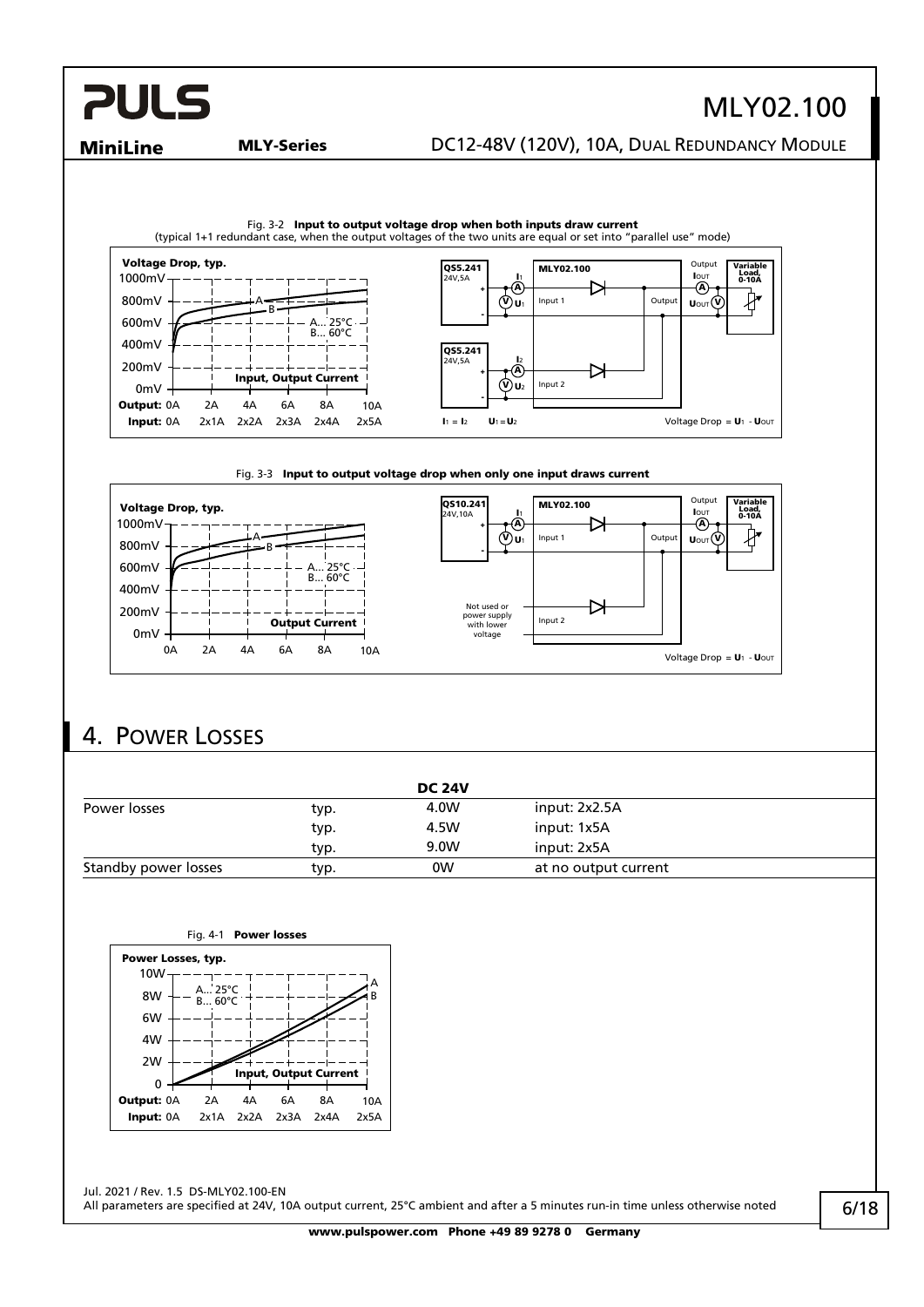

# MLY02.100

**MiniLine MLY-Series DC12-48V (120V), 10A, DUAL REDUNDANCY MODULE** 

## <span id="page-6-0"></span>5. LIFETIME EXPECTANCY AND MTBF

The redundancy module has two input channels which are completely independent from each other. Each control circuit, auxiliary voltage source, or other circuitry in the module are designed separately for each input. The dual input redundancy module can be considered as two single redundancy modules combined together in one housing. The only common point is the circuit trace that ties the two separate circuits together at the output.

The MTBF figures below are for the entire dual input module. If the MTBF number of only one path is needed, simply double the value from the table.

The redundancy module does not have electrolytic capacitors included. Therefore, the lifetime expectancy is extremely high.

| Input / output<br>current conditions |      | Input: 2x5A<br><b>Output: 10A</b> |                                     |
|--------------------------------------|------|-----------------------------------|-------------------------------------|
| Lifetime expectancy *)               | min. | 25 years                          | at 24V and 40 $^{\circ}$ C          |
|                                      | min. | 25 years                          | at 24V and $25^{\circ}$ C           |
| SN 29500, IEC 61709<br>$MTBF$ **)    |      | 84 868 000h                       | at 24V 40°C                         |
|                                      |      | 125 266 000h                      | at 24V 25°C                         |
| MTBF **) MIL HDBK 217F               |      | 71 454 000h                       | at 24Vand 40°C (Ground Benign GB40) |
|                                      |      | 81 453 000h                       | at 24Vand 25°C (Ground Benign GB25) |

\*) The Lifetime expectancy shown in the table indicates the minimum operating hours (service life).

\*\*) MTBF stands for Mean Time Between Failure, which is calculated according to statistical device failures, and indicates reliability of a device. It is the statistical representation of the likelihood of a unit to fail and does not necessarily represent the life of a product. The MTBF figure is a statistical representation of the likelihood of a device to fail. A MTBF figure of e.g. 1 000 000h means that statistically one unit will fail every 100 hours if 10 000 units are installed in the field. However, it can not be determined if the failed unit has been running for 50 000h or only for 100h.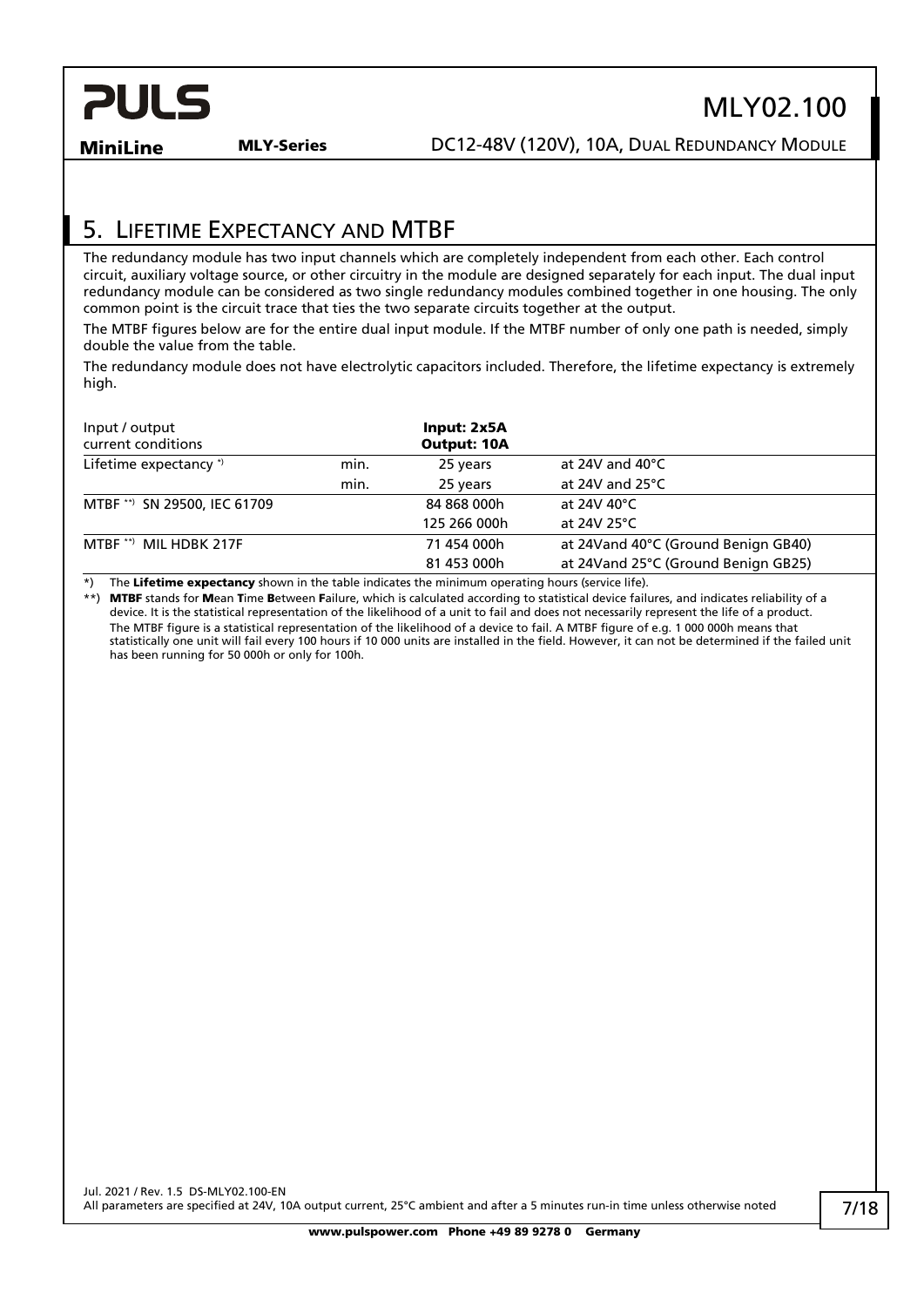### <span id="page-7-0"></span>6. TERMINALS AND WIRING

|                       | Input and output                                                                   |           |
|-----------------------|------------------------------------------------------------------------------------|-----------|
| Type                  | Bi-stable, quick-connect spring clamp terminals.<br>IP20 Finger safe construction. |           |
|                       | Suitable for field- and factory installation.                                      |           |
| Solid wire            | $0.3 - 4$ mm <sup>2</sup>                                                          |           |
| Stranded wire         | $0.3 - 2.5$ mm <sup>2</sup>                                                        |           |
| American Wire Gauge   | 26-12 AWG                                                                          | ົ         |
| Max. wire diameter    | 2.8mm (including ferrule)                                                          |           |
| Wire stripping length | 6mm / 0.25inch                                                                     | Terminals |
| Pull-out force        | 10AWG:80N, 12AWG:60N, 14AWG:50N,<br>16AWG:40N (according to UL486E)                |           |



MLY02.100

s shipped in open position.

#### Instructions:

- a) Use appropriate copper cables that are designed for minimum operating temperatures of: 60°C for ambient up to 45°C and 75°C for ambient up to 60°C and 90°C for ambient up to 70°C minimum.
- b) Follow national installation codes and installation regulations!
- c) Ensure that all strands of a stranded wire enter the terminal connection!
- d) Ferrules are allowed, but not required.
- e) Do not connect or disconnect the wires from the terminals below -25°C (-13°F).

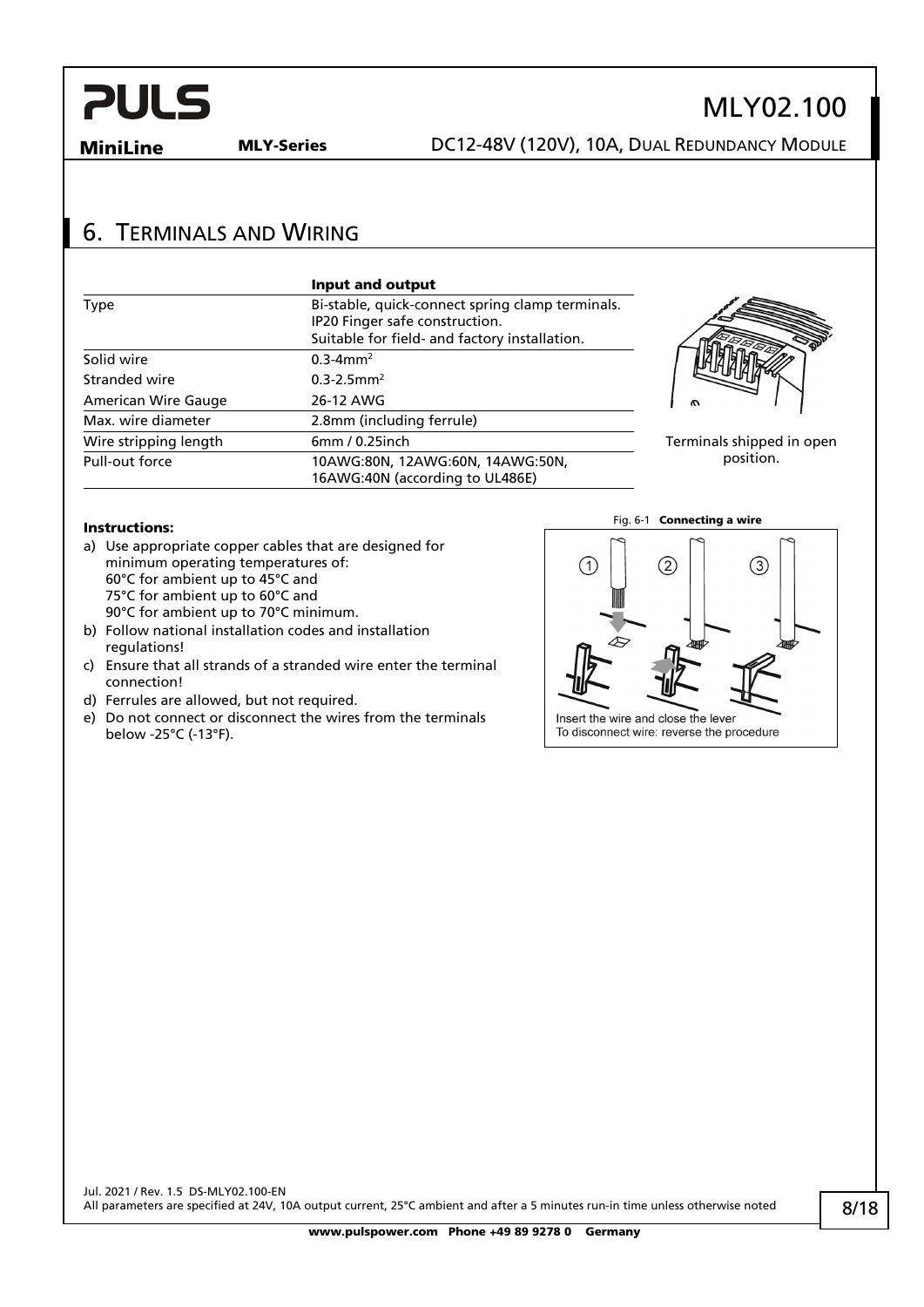# MLY02.100

**MiniLine MLY-Series** DC12-48V (120V), 10A, DUAL REDUNDANCY MODULE

## <span id="page-8-0"></span>7. FUNCTIONAL DIAGRAM



### <span id="page-8-1"></span>8. FRONT SIDE AND USER ELEMENTS

Fig. 8-1 Front side



- A Output terminal
- **B** Input terminals for input 1
- C Input terminals for input 2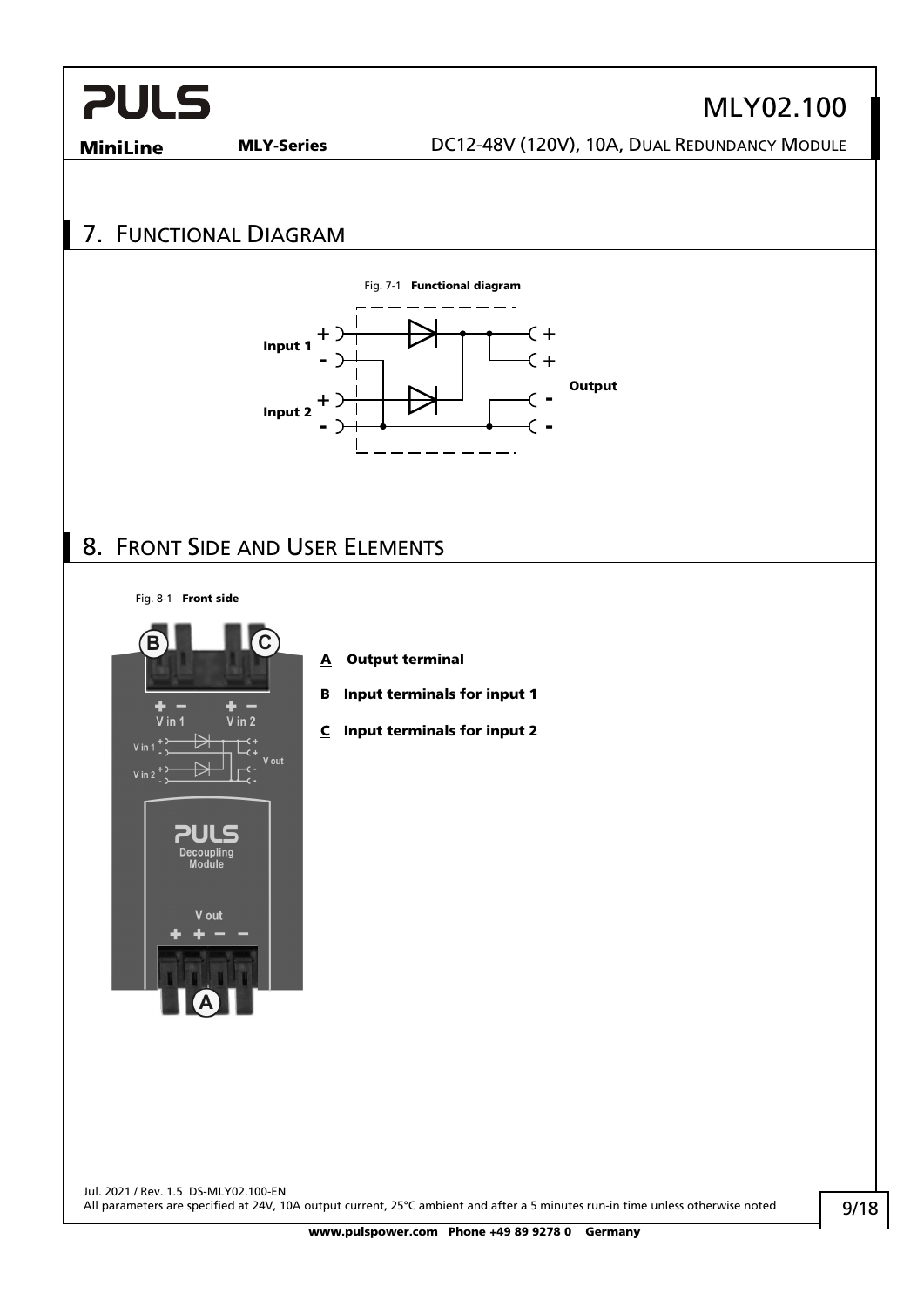# MLY02.100

**MiniLine MLY-Series DC12-48V (120V), 10A, DUAL REDUNDANCY MODULE** 

## <span id="page-9-0"></span>9. EMC

The redundancy module is suitable for applications in industrial environment as well as in residential, commercial and light industry environment without any restrictions. A detailed EMC report is available on request.

| <b>EMC Immunity</b>                        | According generic standards: EN 61000-6-1 and EN 61000-6-2 |                                    |             |                            |
|--------------------------------------------|------------------------------------------------------------|------------------------------------|-------------|----------------------------|
| Electrostatic discharge                    | EN 61000-4-2                                               | Contact discharge<br>Air discharge | 8kV<br>15kV | Criterion A<br>Criterion A |
| Electromagnetic RF field                   | EN 61000-4-3                                               | 80MHz-2.7GHz                       | 10V/m       | Criterion A                |
| <b>Fast transients (Burst)</b>             | EN 61000-4-4                                               | Input lines<br>Output lines        | 2kV<br>2kV  | Criterion A<br>Criterion A |
| Surge voltage on input lines               | EN 61000-4-5                                               | $+/ \rightarrow$ DIN rail          | 1kV         | Criterion A                |
| Surge voltage on output line               | EN 61000-4-5                                               | $+/ \rightarrow$ DIN rail          | 1kV         | Criterion A                |
| Conducted disturbance                      | EN 61000-4-6                                               | $0.15 - 80$ MHz                    | 10V         | Criterion A                |
| Power-frequency magnetic field *)<br>- - - | EN 61000-4-8                                               | 50Hz                               | 30A/m       | Criterion A                |

#### Criterions:

A: Redundancy module shows normal operation behavior within the defined limits.

Notes:

\*) A test is not applicable according to EN 61000-6-2, since the device does not contain components susceptible to magnetic fields, e.g. hall elements, electrodynamic microphones, etc.

| <b>EMC Emission</b> | According generic standards: EN 61000-6-3 and EN 61000-6-4 |                               |  |
|---------------------|------------------------------------------------------------|-------------------------------|--|
| Conducted emission  | IEC/CISPR 16-1-2, IEC/CISPR 16-2-1                         | Class B, input lines $\gamma$ |  |
|                     | IEC/CISPR 16-1-2, IEC/CISPR 16-2-1                         | Class B, output lines *)      |  |
| Radiated emission   | EN 55011, EN 55032                                         | Class B                       |  |

This device complies with FCC Part 15 rules.

Operation is subjected to following two conditions: (1) this device may not cause harmful interference, and (2) this device must accept any interference received, including interference that may cause undesired operation.

 $\dot{\bullet}$ ) Provided, that power sources connected on the inputs fulfill the class B requirements too.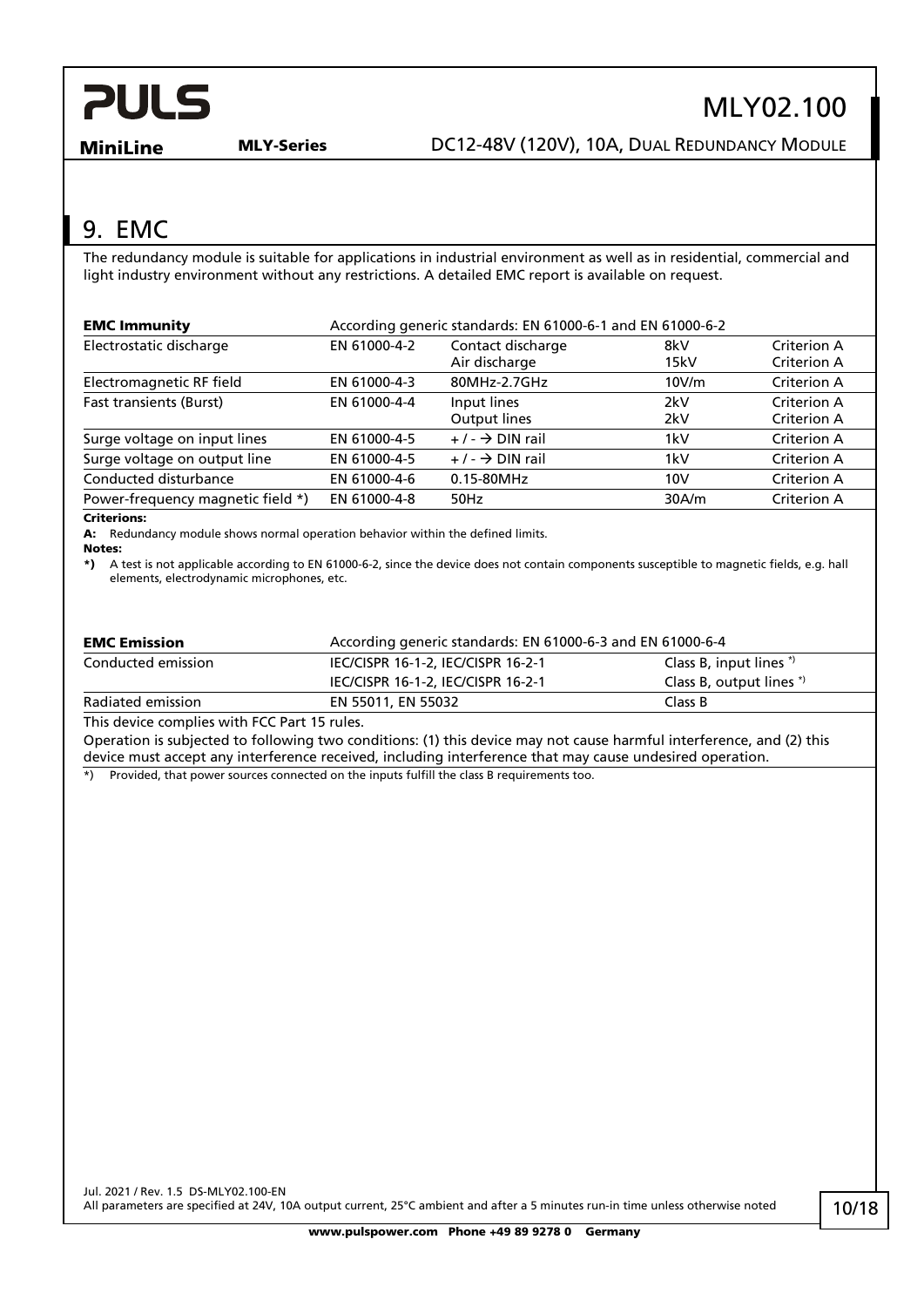## MLY02.100

**MiniLine MLY-Series DC12-48V (120V), 10A, DUAL REDUNDANCY MODULE** 

### <span id="page-10-0"></span>10. ENVIRONMENT

| Operational temperature *) | -40°C to +70°C (-40°F to 158°F)                                 | Reduce output power above +60°C                                                                                                             |
|----------------------------|-----------------------------------------------------------------|---------------------------------------------------------------------------------------------------------------------------------------------|
| Output de-rating           | $0.25A$ <sup>o</sup> C                                          | 60-70°C (140°F to 158°F), see                                                                                                               |
| Storage temperature        | $-40$ to $+85^{\circ}$ C ( $-40^{\circ}$ F to 185 $^{\circ}$ F) | for storage and transportation                                                                                                              |
| Humidity **)               | 5 to 95% r.H.                                                   | IEC 60068-2-30                                                                                                                              |
| Vibration sinusoidal ***)  | $2 - 17.8$ Hz: $\pm 1.6$ mm<br>17.8-500Hz: 2g<br>2 hours / axis | IEC 60068-2-6                                                                                                                               |
| Shock ***)                 | 15g 6ms, 10g 11ms<br>3 bumps / direction<br>18 bumps in total   | IEC 60068-2-27                                                                                                                              |
| Altitude                   | 0 to 2000m (0 to 6560ft)                                        | without any restrictions                                                                                                                    |
|                            | 2000 to 6000m (6560 to 20000ft)                                 | reduce output power or ambient temperature,<br>see Fig. 10-2                                                                                |
| Altitude derating          | 0.7A/1000m or 5°C/1000m                                         | > 2000m (6500ft), see Fig. 10-2                                                                                                             |
| Over-voltage category      | not applicable                                                  | The concept of the overvoltage category is<br>used for equipment energized directly from<br>the low voltage mains (IEC 60664-1 §4.3.3.2.1). |
| Degree of pollution        | 2                                                               | IEC 62103, EN 50178, not conductive                                                                                                         |

\*) Operational temperature is the same as the ambient temperature and is defined as the air temperature 2cm below the unit.

\*\*) Do not energize while condensation is present

\*\*\*) Tested in combination with DIN rails according to EN 60715 with a height of 15mm and a thickness of 1.3mm and standard mounting orientation.



#### Fig. 10-1 Output current vs. ambient temp. Fig. 10-2 Output current vs. altitude

<span id="page-10-1"></span>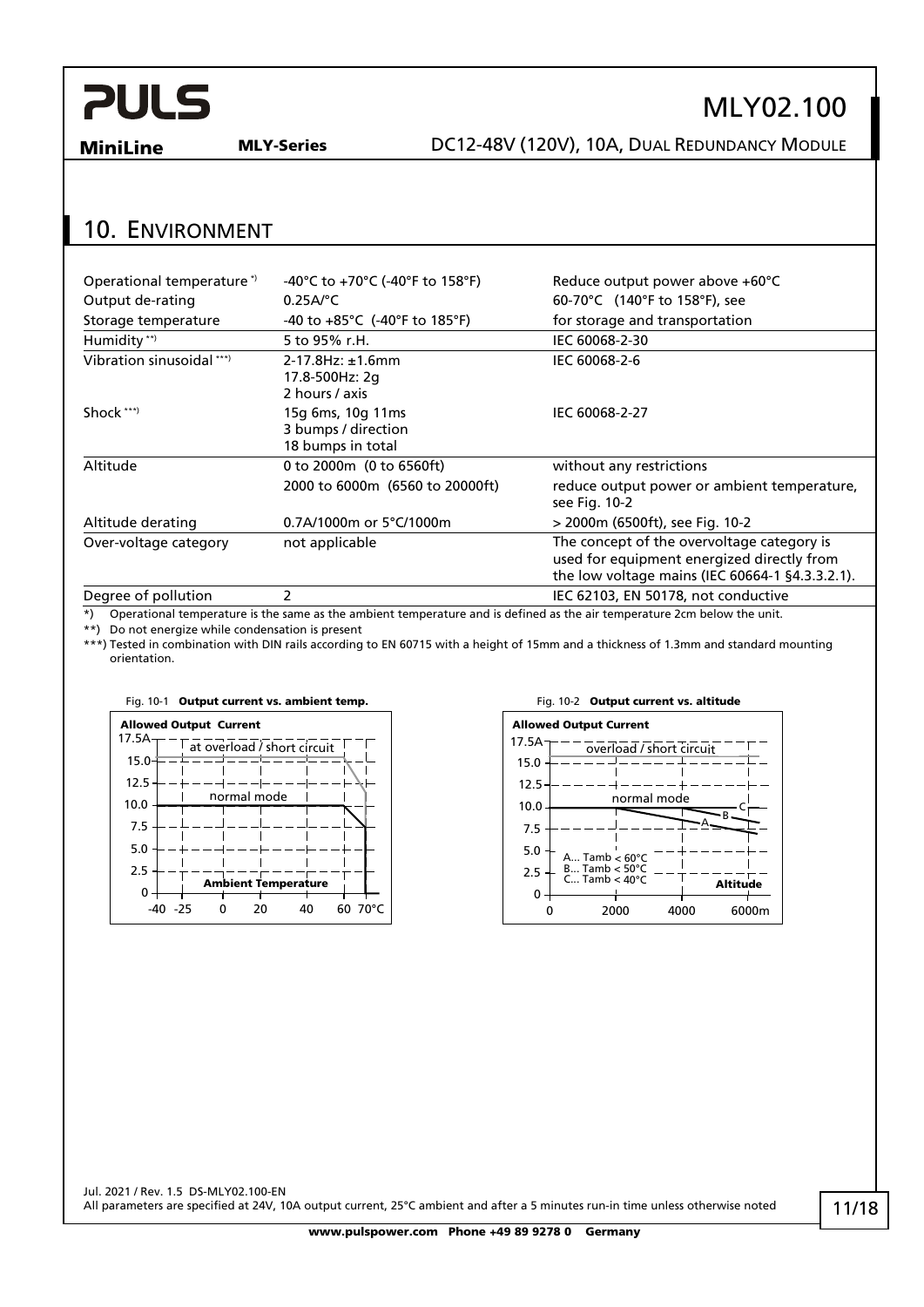

MiniLine MLY-Series DC12-48V (120V), 10A, DUAL REDUNDANCY MODULE

### <span id="page-11-0"></span>11. PROTECTION FEATURES

| Output over-current protection    | not included |                                                    |
|-----------------------------------|--------------|----------------------------------------------------|
| Reverse input polarity protection | included     | unit does not start when input voltage is reversed |
| Degree of protection              | <b>IP 20</b> | <b>EN/IEC 60529</b>                                |
| Penetration protection            | $> 2.5$ mm   | e.g. screws, small parts                           |
| Over-temperature protection       | not included |                                                    |
| Input transient protection        | not included |                                                    |
| Output transient protection       | not included |                                                    |
| Internal input fuse               | not included |                                                    |

### <span id="page-11-1"></span>12. SAFETY FEATURES

| Input / output separation      | no galvanic separation | 200V epitaxial diode between input and output                                                                                                                            |
|--------------------------------|------------------------|--------------------------------------------------------------------------------------------------------------------------------------------------------------------------|
| Safety level of output voltage | or PELV source.        | The output voltage is regarded to be SELV (EN 60950-1) or PELV (EN 60204-1, EN<br>50178, IEC 60364-4-41) if the input voltage fulfils the requirements for a SELV source |
| Class of protection            | Ш                      | plastic housing, PE connection not required                                                                                                                              |

## MLY02.100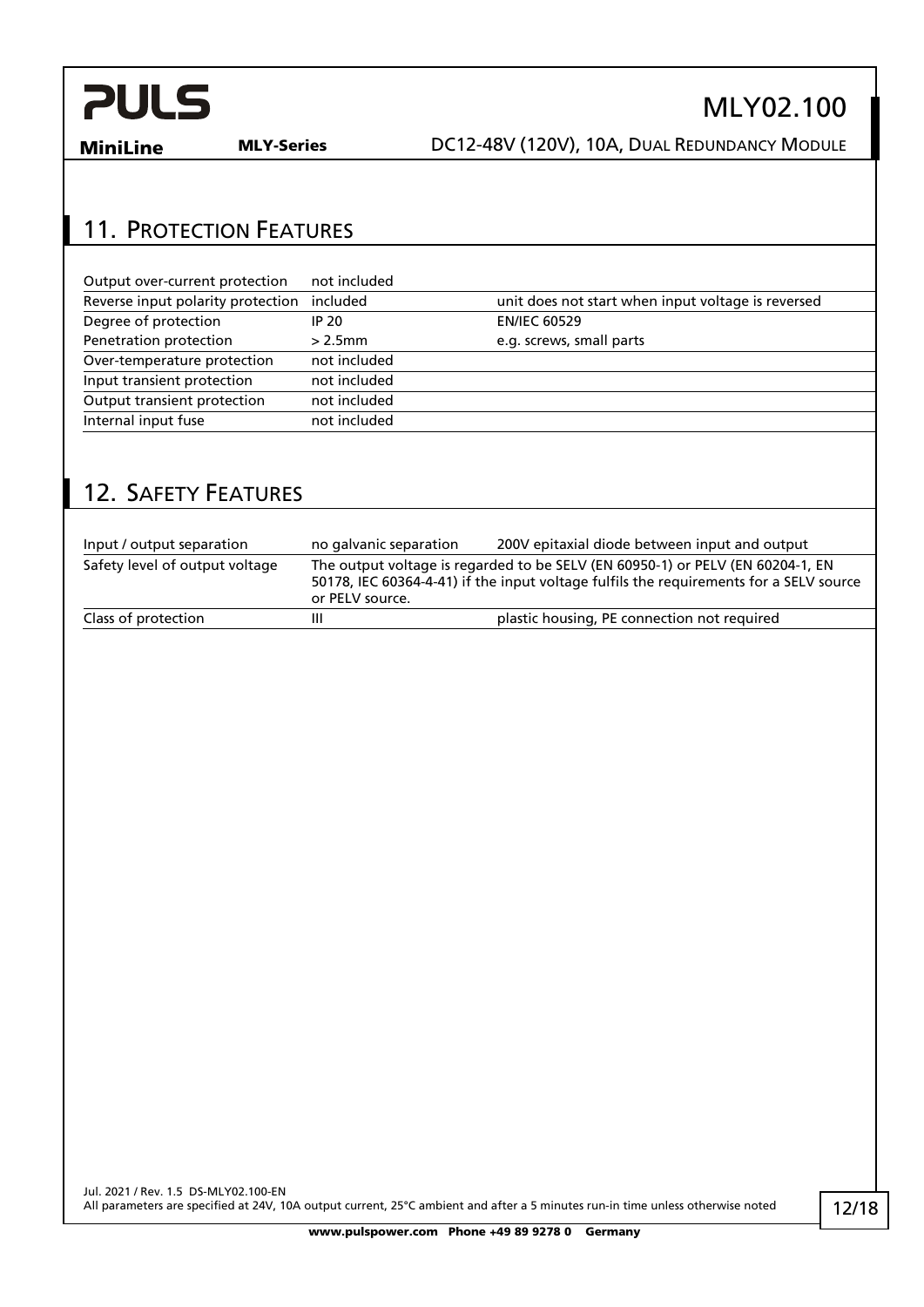## MLY02.100

MiniLine MLY-Series DC12-48V (120V), 10A, DUAL REDUNDANCY MODULE

## <span id="page-12-0"></span>13. APPROVED, FULFILLED OR TESTED STANDARDS

| US LISTED                                      | <b>UL Certificate</b><br>Listed equipment for category NMTR - Industrial Control<br>Equipment<br>Applicable for US and Canada<br>E-File: E198865                                                                                                             |
|------------------------------------------------|--------------------------------------------------------------------------------------------------------------------------------------------------------------------------------------------------------------------------------------------------------------|
| <b>CB Report</b>                               | <b>CB Scheme Certificate</b><br>General safety requirements for Information Technology<br>Equipment (ITE)                                                                                                                                                    |
| $c$ $\sum$ <sup>us</sup>                       | <b>UL Certificate</b><br>Recognized component for category QQGQ - Information<br>Technology Equipment (ITE)<br>Applicable for US and Canada<br>E-File: E137006                                                                                               |
|                                                | Agency Certificate (Bureau Veritas)<br>EN 60079-0 Explosive atmospheres - General requirements<br>EN 60079-7 Equipment protection by type of protection "e"<br>Certificate: EPS 11 ATEX 1 312 X<br>Temperature Code: T4<br>Type of Protection: ec            |
| <b>IECEX</b>                                   | <b>IECEx Certificate</b><br>IEC 60079-0 Explosive atmospheres - General requirements<br>IEC 60079-7 Equipment protection by type of protection "e"<br>Certificate: IECEx EPS 12.0032X<br>Temperature Code: T4<br>Type of Protection: ec                      |
|                                                | <b>CSA Certificate</b><br>Power Supplies for Hazardous Location<br>Applicable for Canada and US<br>CSA Class: 5318-01 (Canada), 5318-81 (USA)<br>Temperature Code: T4<br>Groups: A, B, C and D                                                               |
| ONV<br>DNV.COM/AF                              | <b>DNV Certificate</b><br>DNV Type approved product<br>Certificate: TAA00002JT<br>Temperature: Class B<br>Humidity: Class B<br><b>Vibration: Class C</b><br><b>EMC: Class A</b><br>Enclosure: Class A                                                        |
| AB5                                            | ABS Design Assessment Certificate<br>ABS (American Bureau of Shipment) assessed product<br>Certificate: 17-HG1599236-PDA                                                                                                                                     |
| <b>Corrosion</b><br>IEC 60068-2-60<br>Method 4 | Manufacturer's Declaration (Online Document)<br>Environmental Tests, Flowing Mixed Gas Corrosion Test<br>Test Ke - Method 4<br>H2S: 10ppb<br>NO2: 200ppb<br>Cl2: 10ppb<br>SO2: 200ppb<br>Test Duration: 3 weeks, which simulates a service life of 10 years. |
|                                                |                                                                                                                                                                                                                                                              |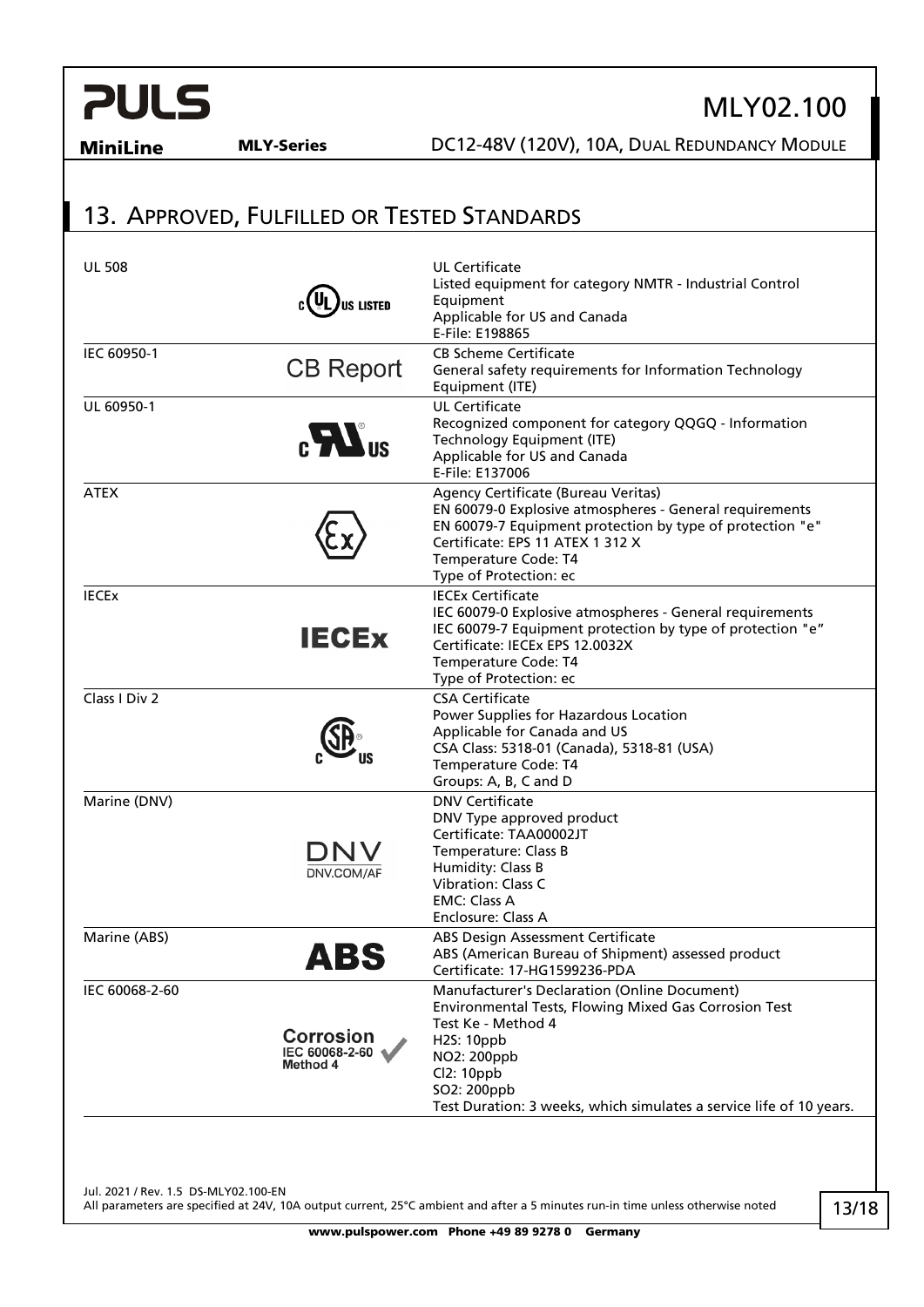| <b>PULS</b>       |                           | MLY02.100                                                                                                                                                                                                                                                      |
|-------------------|---------------------------|----------------------------------------------------------------------------------------------------------------------------------------------------------------------------------------------------------------------------------------------------------------|
| <b>MiniLine</b>   | <b>MLY-Series</b>         | DC12-48V (120V), 10A, DUAL REDUNDANCY MODULE                                                                                                                                                                                                                   |
| ISA-71.04 G3      | Corrosion<br>G3-ISA-71.04 | Manufacturer's Declaration (Online Document)<br>Airborne Contaminants Corrosion Test<br>Severity Level: G3 Harsh<br>H <sub>25</sub> : 100ppb<br>NOx: 1250ppb<br>Cl2:20ppb<br>SO2: 300ppb<br>Test Duration: 3 weeks, which simulates a service life of 10 years |
| <b>VDMA 24364</b> | LABS<br>VDMA 24364-C1-L/W | Paint Wetting Impairment Substances Test (or LABS-Test)<br>Tested for Zone 2 and test class C1 according to VDMA 24364-C1-<br>L/W for solvents and water-based paints                                                                                          |

## <span id="page-13-0"></span>14. REGULATORY PRODUCT COMPLIANCE

| EU Declaration of<br>Conformity | $\epsilon$         | The CE mark indicates conformance with the<br>- EMC directive<br>- ATEX directive<br>- RoHS directive                                                   |
|---------------------------------|--------------------|---------------------------------------------------------------------------------------------------------------------------------------------------------|
| <b>REACH Directive</b>          | $REACH \checkmark$ | Manufacturer's Statement<br>EU-Directive regarding the Registration, Evaluation,<br>Authorization and Restriction of Chemicals                          |
| <b>WEEE Directive</b>           |                    | Manufacturer's Statement<br>EU-Regulation on Waste Electrical and Electronic Equipment<br>Registered in Germany as business to business (B2B) products. |
| <b>EAC TR Registration</b>      |                    | <b>EAC Certificate</b><br>EAC EurAsian Conformity - Registration Russia, Kazakhstan and<br><b>Belarus</b><br>8504408200, 8504409000                     |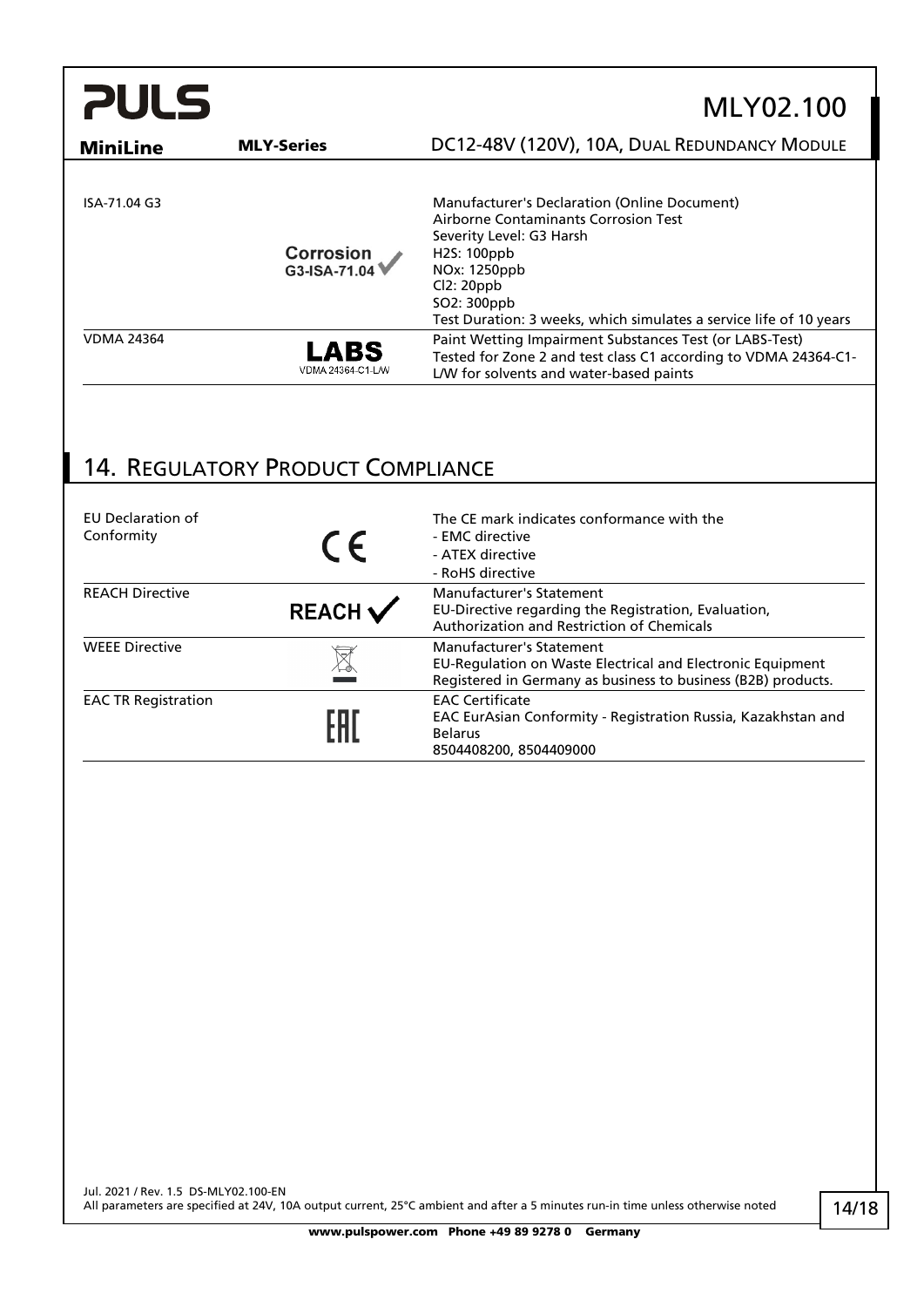# MLY02.100

MiniLine MLY-Series DC12-48V (120V), 10A, DUAL REDUNDANCY MODULE

## <span id="page-14-0"></span>15. PHYSICAL DIMENSIONS AND WEIGHT

| Weight                  | 140a / 0.31lb                                                                                                                                                                                          |
|-------------------------|--------------------------------------------------------------------------------------------------------------------------------------------------------------------------------------------------------|
| DIN rail                | Use 35mm DIN rails according to EN 60715 or EN 50022 with a height of 7.5 or 15mm.<br>The DIN rail depth must be added to the unit depth (91mm) to calculate the total required<br>installation depth. |
| Installation clearances | See chapter 2                                                                                                                                                                                          |





## <span id="page-14-1"></span>16. ACCESSORIES

#### DIN rail bracket for wall or panel mount:

A suitable DIN rail bracket is available on request.





The picture of the power supply is for representation only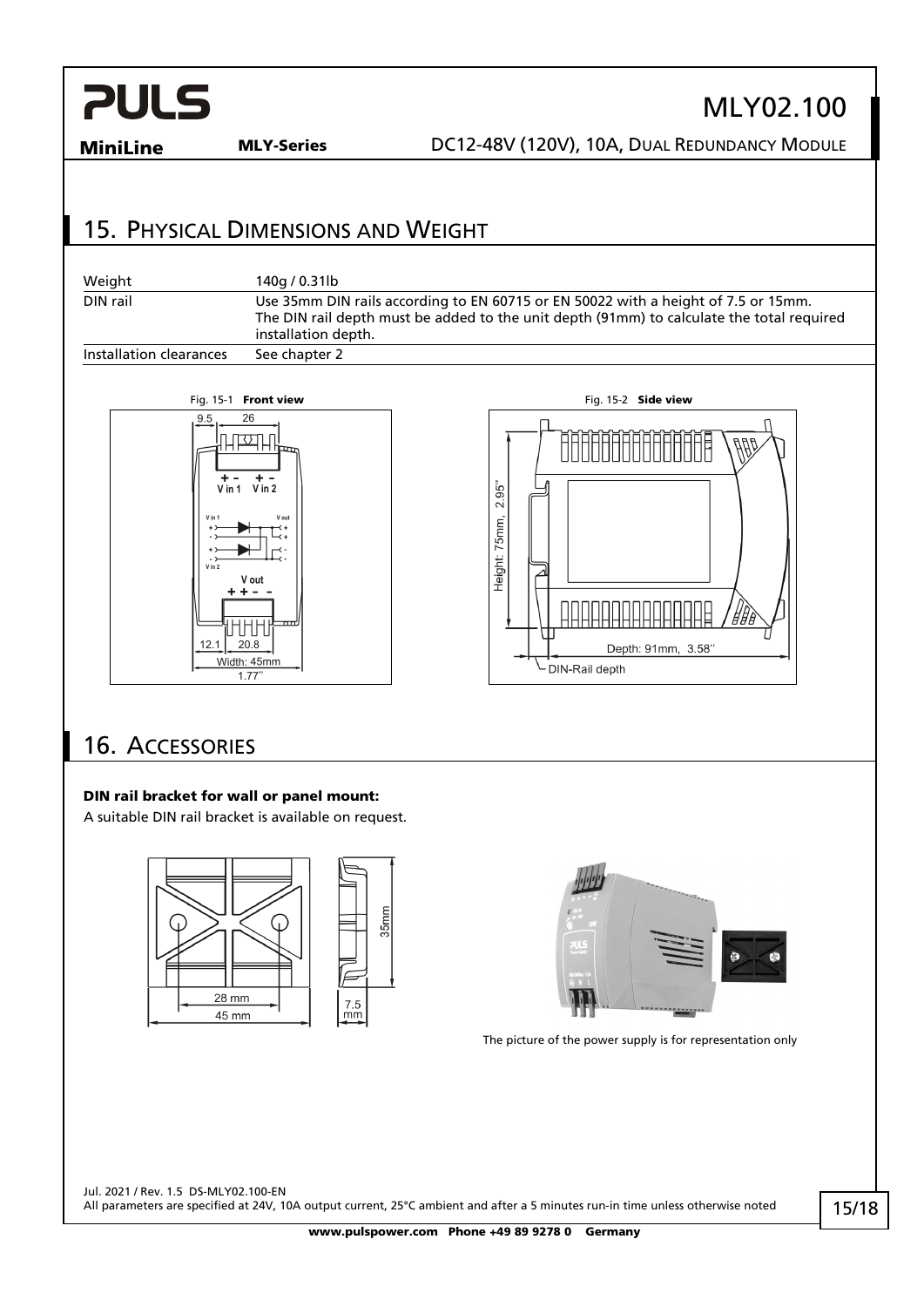**MiniLine MLY-Series DC12-48V (120V), 10A, DUAL REDUNDANCY MODULE** 

MLY02.100

### <span id="page-15-1"></span><span id="page-15-0"></span>17. APPLICATION NOTES

#### 17.1. RECOMMENDATIONS FOR REDUNDANCY

Recommendations for the configuration of redundant power systems:

- Use separate input fuses for each power supply.
- Use three-phase power supplies to gain functional safety if one phase fails.
- When single-phase power supplies are utilized connect them to different phases or mains circuits if possible.
- Set the power supply in "Parallel-Use" mode if this feature is available
- It is desirable to set the output voltages of all power supplies to the same value.

#### <span id="page-15-2"></span>17.2. INDUCTIVE AND CAPACITIVE LOADS

<span id="page-15-3"></span>The unit is designed to supply any kind of loads, including unlimited capacitive and inductive loads.

#### 17.3. EXAMPLE: 1+1 REDUNDANCY

1+1 Redundancy up to 2.1A requires two ML50.100 power supplies (each 2.1A output current) and one MLY02.100 redundancy module.



16/18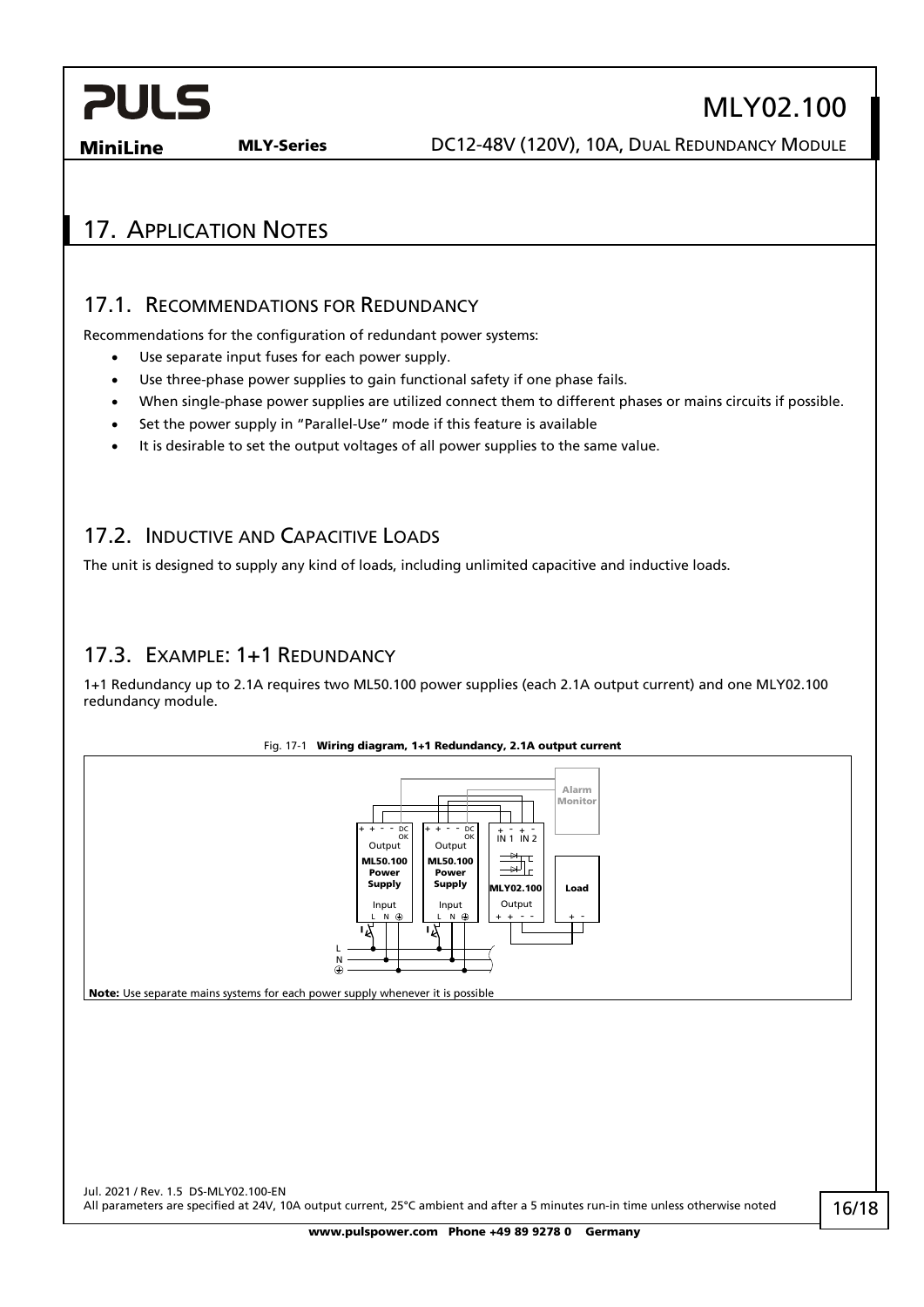# MLY02.100

**MiniLine MLY-Series DC12-48V (120V), 10A, DUAL REDUNDANCY MODULE** 

#### <span id="page-16-0"></span>17.4. EXAMPLE: N+1 REDUNDANCY

N+1 Redundancy up to 6.3A requires four ML50.100 power supplies (each 2.1A output current) and two MLY02.100 redundancy modules.



#### <span id="page-16-1"></span>17.5. EXAMPLE: BATTERY BACK-UP

A battery back-up requires one power supply and one MLY02.100 redundancy module.

#### Please note:

Set output voltage of power supply to 26.5Vdc minimum to ensure, that the load current is delivered from the power supply and not from charger (battery). Use a fuse between battery and MLY02.100!